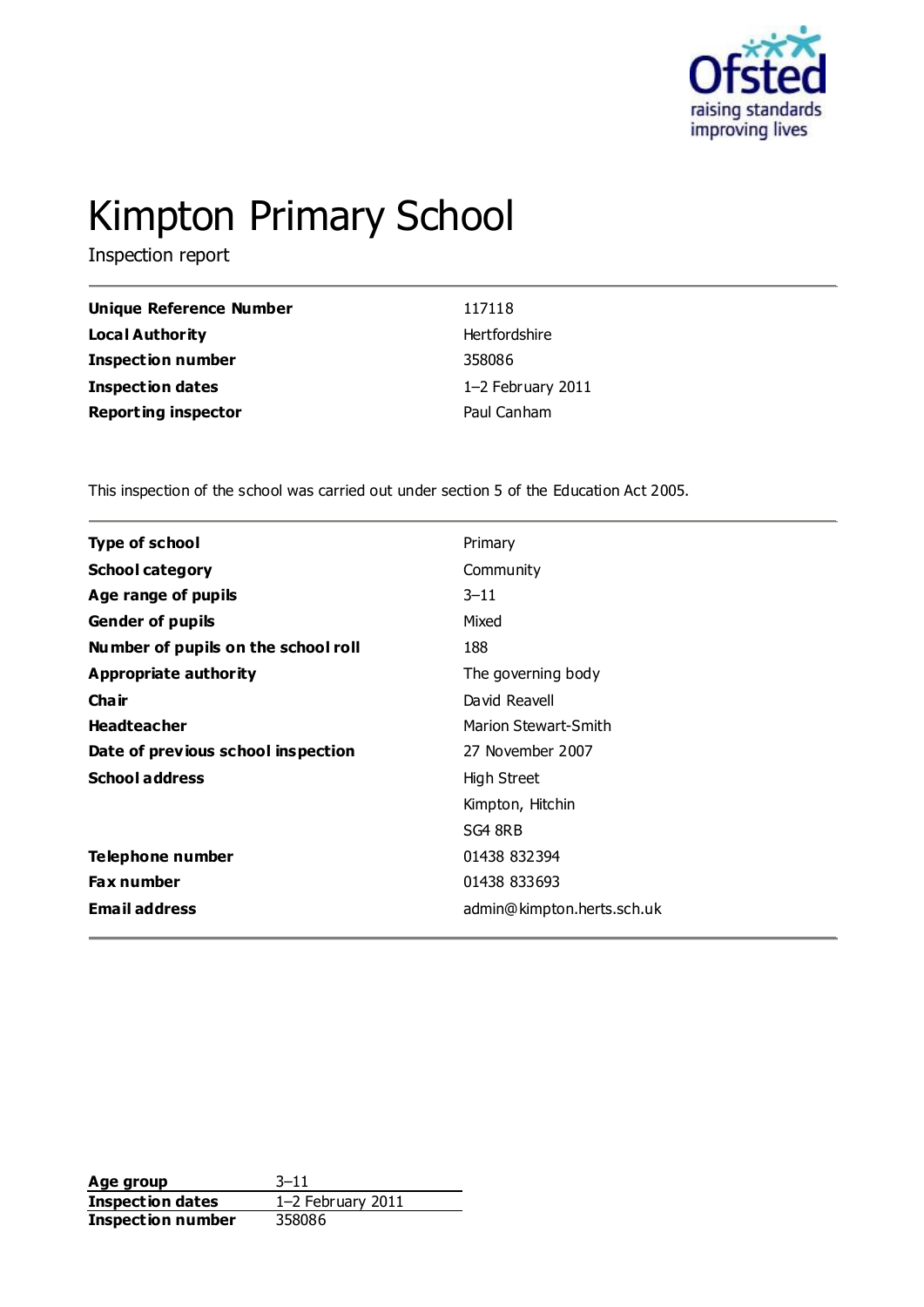The Office for Standards in Education, Children's Services and Skills (Ofsted) regulates and inspects to achieve excellence in the care of children and young people, and in education and skills for learners of all ages. It regulates and inspects childcare and children's social care, and inspects the Children and Family Court Advisory Support Service (Cafcass), schools, colleges, initial teacher training, work-based learning and skills training, adult and community learning, and education and training in prisons and other secure establishments. It assesses council children's services, and inspects services for looked after children, safeguarding and child protection.

Further copies of this report are obtainable from the school. Under the Education Act 2005, the school must provide a copy of this report free of charge to certain categories of people. A charge not exceeding the full cost of reproduction may be made for any other copies supplied.

If you would like a copy of this document in a different format, such as large print or Braille, please telephone 0300 123 4234, or email **[enquiries@ofsted.gov.uk](mailto:enquiries@ofsted.gov.uk)**.

You may copy all or parts of this document for non-commercial educational purposes, as long as you give details of the source and date of publication and do not alter the documentation in any way.

To receive regular email alerts about new publications, including survey reports and school inspection reports, please visit our website and go to 'Subscribe'.

Royal Exchange Buildings St Ann's Square Manchester M2 7LA T: 0300 123 4234 Textphone: 0161 618 8524 E: **[enquiries@ofsted.gov.uk](mailto:enquiries@ofsted.gov.uk)**

W: **[www.ofsted.gov.uk](http://www.ofsted.gov.uk/)**

© Crown copyright 2011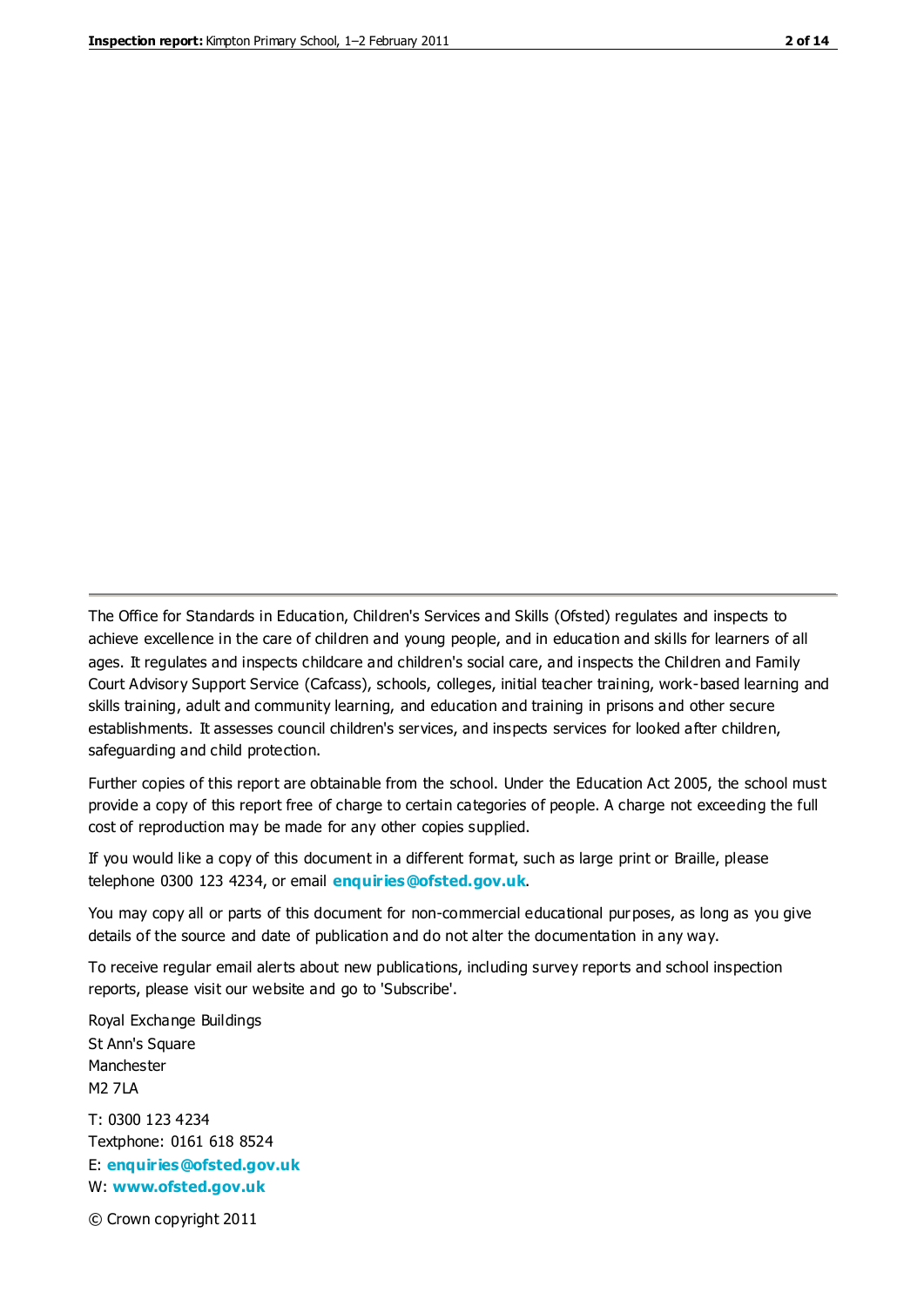# **Introduction**

This inspection was carried out by three additional inspectors. The inspectors visited 13 lessons, observed eight teachers and held meetings with members of the governing body, staff and a group of pupils, and talked with pupils in lessons. They observed the school's work and looked at a range of documentation, including assessment and attendance information, lesson plans, safeguarding arrangements, school development planning, minutes of governing body meetings and pupils' work. Inspectors also scrutinised the 101 questionnaires received from parents and carers, as well as those from staff and a sample of pupils.

The inspection team reviewed many aspects of the school's work. It looked in detail at a number of key areas.

- The extent to which higher expectations are increasing the level of challenge and increasing the rate of progress in Years 3 to 6, especially for girls and those pupils with special educational needs and/or disabilities.
- How much improvements to assessment procedures have strengthened monitoring and extended the accountability of staff.
- The extent to which the senior leadership team and the governing body are influencing the school's direction and performance.

# **Information about the school**

Kimpton is a smaller than average sized primary school. The very large majority of pupils are from families of White British heritage. The percentage of pupils with special educational needs and/or disabilities, including those with a statement of special educational needs, is below average. The proportion of pupils known to be eligible for free school meals is below average. There have been significant changes to staffing, including a change of headteacher, since the last inspection.

Children enter the Early Years Foundation Stage into the Nursery class. The school has achieved National Healthy Schools Status and the Eco-Schools Silver certificate.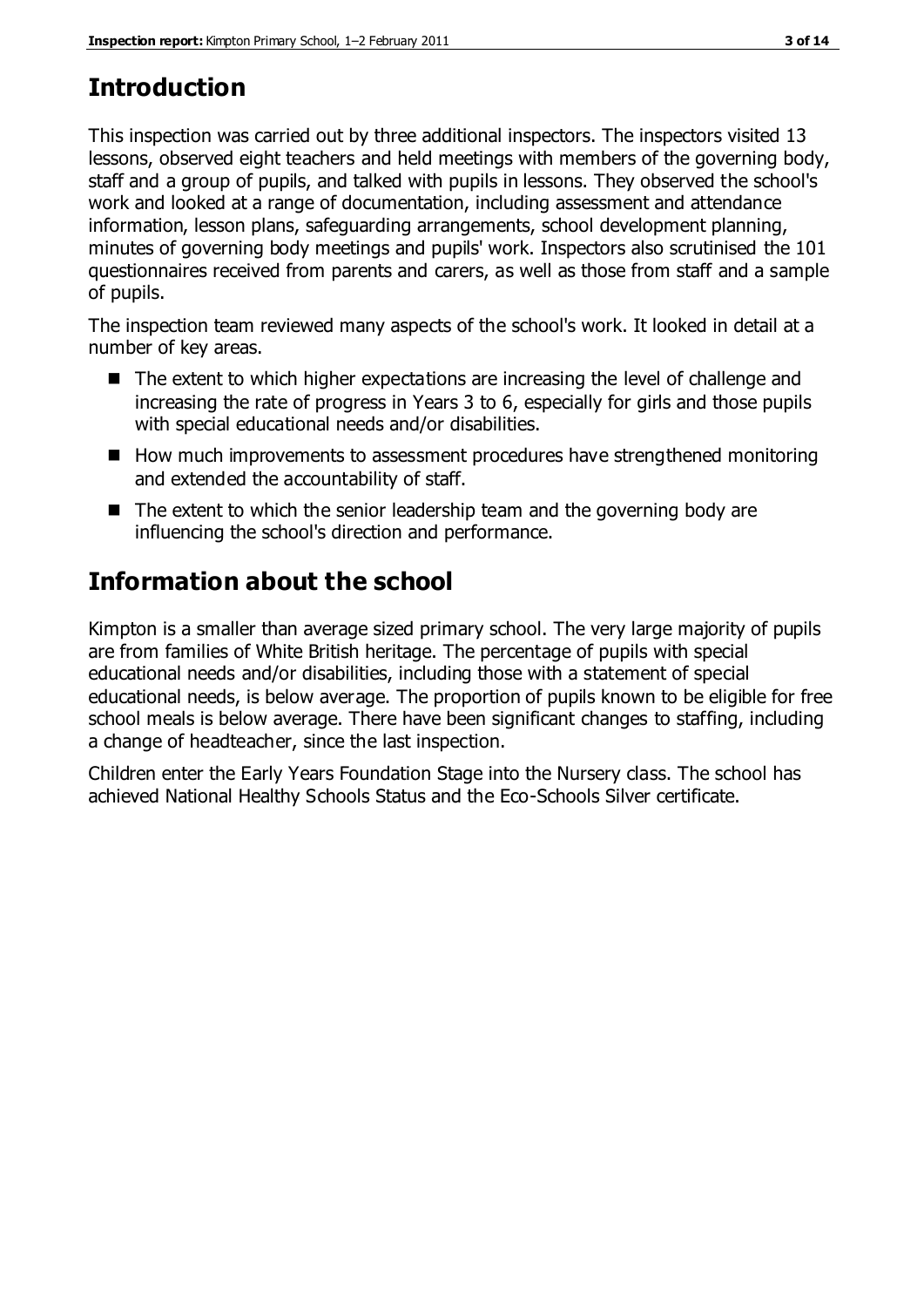# **Inspection judgements**

# **Overall effectiveness: how good is the school? 2**

## **The school's capacity for sustained improvement 3**

## **Main findings**

This is a good school. It provides a caring and supportive environment that places a strong focus on enhancing pupils' self-esteem and raising achievement. Pupils have a good understanding of healthy lifestyles and keeping safe. Through the school's effective links with outside agencies, local schools and the community, pupils willingly take a full part in supporting local and international charities. Pupils, in the role of play leaders and sports ambassadors, help to manage activities at lunchtimes and represent the school during competitions. Pupils' good personal outcomes are reflected in their considerate behaviour during lessons and at lunch time. Their involvement in the many activities and popular clubs provides opportunities for them to develop confidence and hone their performing skills, which include the playing of musical instruments. This picture is reflected in the questionnaires completed by pupils, where they indicated that they enjoy school very much.

The headteacher acknowledges that leaders and staff have not been sufficiently involved in seeing through the changes she has introduced for sustained improvement. Their lack of involvement in implementing procedures and processes has led to some initiatives not being fully embedded before new ones are introduced. Consequently, some staff, although fully committed to school improvement, have felt uneasy about the pace of change. This picture is seen in the comments made by a minority of parents and carers who returned the questionnaire. They indicated that they are not kept well enough informed about developments and the reasons behind them, or sufficiently involved in their children's learning. With the support of the governing body, the headteacher is beginning to resolve these issues.

The push for consistently good teaching is evident in the continual review of classroom practice. Topics that link different subjects provide pupils with good opportunities to develop their investigative skills and work on activities that interest them. They also encourage pupils to write for a range of purposes and to delve into the meanings of different words. Good relationships are used well to raise academic expectations. Consequently, pupils are progressing well in lessons that are, typically, pitched at the right level and lift their interests.

The school's awareness of its strengths and weaknesses is informed by increasingly accurate and effective self-evaluation processes, such as the systems for monitoring pupils' progress. Its vision for future development is underpinned by high expectations of what pupils can achieve. However, the effectiveness of leadership and management at all levels is not yet fully developed and, given these circumstances, the school's capacity for sustained improvement is satisfactory rather than good.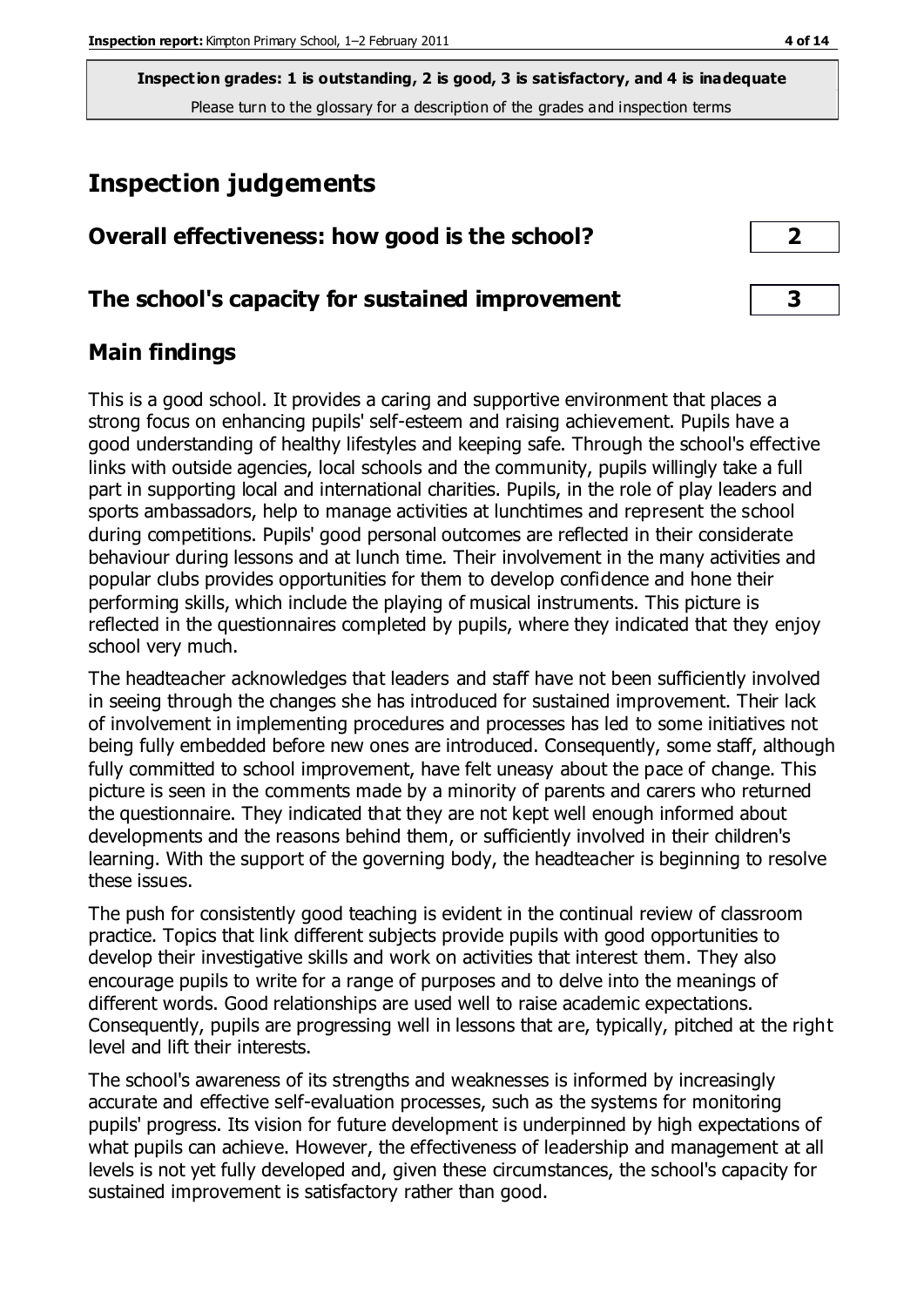## **What does the school need to do to improve further?**

- Improve the effectiveness of leadership and management by:
	- giving all leaders clear roles and responsibilities
	- $=$  ensuring that leaders are fully involved in the changes planned for school improvement and given responsibility for monitoring and evaluating them
	- ensuring that staff are accountable for standards and improving outcomes for all pupils.
	- $-$  Strengthen links with parents and carers by:
	- increasing the range of methods of communicating between home and school
	- $-$  keeping them up to date about the changes being made for school improvement and the reasons behind them
	- involving them more in their children's learning through planned meetings and workshops.

## **Outcomes for individuals and groups of pupils 2**

Pupils' enjoyment of learning, as seen particularly in their eagerness to become involved in lively and engaging activities in English, mathematics, science and music, is characteristic of lessons. The pace of learning is good, although it is uneven with small differences between classes. Pupils work well independently of teachers in small groups and readily share information, showing a determination to get the tasks right. In English, they write imaginatively when given the opportunity to work creatively, using a wide range of descriptive language to persuade the reader over environmental issues. Pupils are eager to apply rules in mathematics to find the areas of different shapes, for example. They also show great satisfaction in exploring ideas and explaining the reasons behind their answers during practical science. In music, pupils work collaboratively when playing the drums and they sing tunefully and with much self-assurance during assemblies. There are no significant variations in the rates of progress made by boys and girls, or those pupils with special educational needs and/or disabilities.

Children join the Nursery with broadly expected starting points and make good gains through to the end of Reception. Attainment is above average, as indicated by the results of the 2010 national tests and assessments for pupils in Year 6. Following a dip in 2008, attainment levels rose substantially. School tracking data show that learning and progress are good and improving securely and quickly. Pupils in the current Year 6 are reaching higher levels of attainment than last year's group, with a significant number working at levels above those expected for their age.

Pupils say they like coming to school because they enjoy the activities and feel secure in a supportive environment. These positive attitudes are reflected in their above-average attendance. Pupils show interest and respect for different people's feelings, when considering the plight of disabled soldiers, for example. Pupils are considerate towards each other, polite and courteous. Spiritual, moral, social and cultural development is good overall, and staff are working to increase pupils' knowledge of communities in other parts of this country and beyond.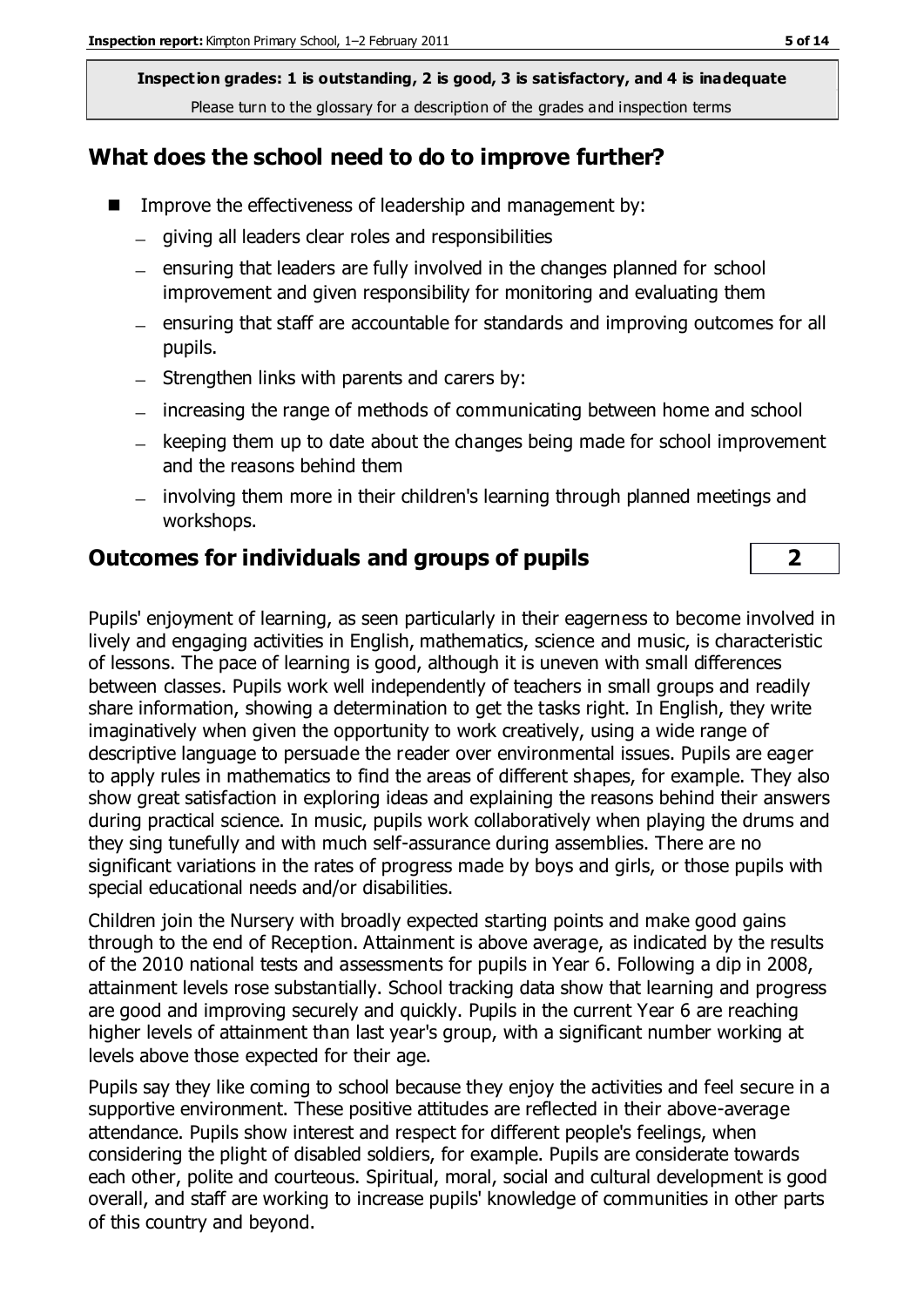Pupils' good understanding of living healthily is evident in the way they talk about the importance of eating different kinds of food and the need for regular exercise. Pupils in Year 6 act as play leaders at lunchtime and help out in the eco-garden, where vegetables are grown for the school kitchen. The latter is reflected in the Eco-Schools silver certificate. The school council provides good opportunities for pupils to represent the views of others and help make decisions regarding playground equipment and the installation of drinking taps, for example.

**Pupils' achievement and the extent to which they enjoy their learning 2** Taking into account: Pupils' attainment<sup>1</sup> 2 The quality of pupils' learning and their progress 2 The quality of learning for pupils with special educational needs and/or disabilities and their progress 2 **The extent to which pupils feel safe 2 Pupils' behaviour 2 The extent to which pupils adopt healthy lifestyles 2 The extent to which pupils contribute to the school and wider community 2 The extent to which pupils develop workplace and other skills that will contribute to their future economic well-being 2** Taking into account: Pupils' attendance<sup>1</sup> 2 **The extent of pupils' spiritual, moral, social and cultural development 2**

These are the grades for pupils' outcomes

<sup>1</sup> The grades for attainment and attendance are: 1 is high; 2 is above average; 3 is broadly average; and 4 is low

# **How effective is the provision?**

Good subject knowledge, lively activities and strong relationships are key strengths of teaching. Incisive and probing questioning often gives pupils opportunities to think about their work and reflect on the answers. Topics, such as those that encourage imaginative writing and link different subjects, successfully grab pupils' interest and hold their attention. Consequently, pupils willingly become engaged in their learning and want to find out more for themselves. Assessment procedures are used effectively to guide lesson planning, although learning intentions are not always precise enough. Marking is constructive but does not consistently give pupils enough information about what they need to do to improve. Just occasionally, pupils are noisy and are not fully engaged in their work. Informative displays often celebrate pupils' work and give an insight into the diversity of the curriculum, which provides a carefully considered balance between basic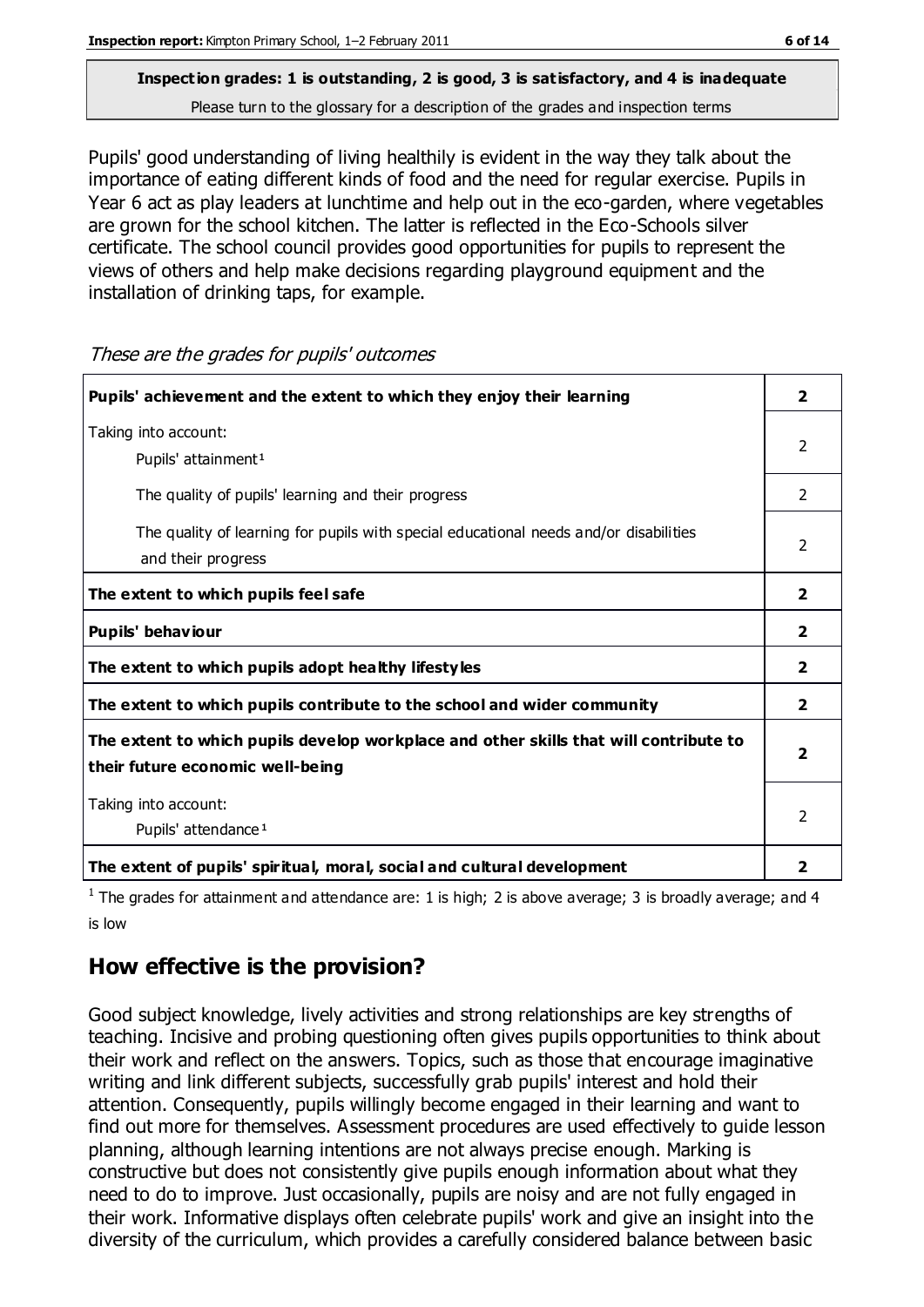skills in English and mathematics and the development of pupils' performance and creative skills in subjects such as art, music, and physical education. The teaching of French gives an additional positive dimension. Pupils' learning experiences are further enriched by outside specialists, including music tutors, visits to places of interest and a number of clubs.

The school provides good support for pupils' personal development and pastoral care. Staff know the pupils well and close links have been established with families. Attention to pupils' health and well-being is reflected not just in the wide range of opportunities for physical activity, but also in the provision of healthy school meals. Individualised programmes of support are made for pupils whose circumstances make them vulnerable to underachievement, covering a broad range of personal and learning needs. Individual achievement is managed effectively through improved tracking of pupils' attainment and progress. Targets are realistic but challenging. Evaluations lead to well-timed interventions, which reinforce pupils' literacy skills and successfully build confidence.

| The quality of teaching                                                                                    |  |
|------------------------------------------------------------------------------------------------------------|--|
| Taking into account:<br>The use of assessment to support learning                                          |  |
| The extent to which the curriculum meets pupils' needs, including, where relevant,<br>through partnerships |  |
| The effectiveness of care, guidance and support                                                            |  |

These are the grades for the quality of provision

# **How effective are leadership and management?**

The headteacher has introduced a number of changes since her appointment, which include modifications to the teaching of English and mathematics, a reorganisation of staff and new assessment procedures. These modifications were introduced to sharpen the focus on key priorities and to build on improvements. The headteacher recognises that the pace of change has been rapid and that all senior leaders have yet to play a full and active part in the drive for sustained improvement. The way that changes have been brought about has led to a feeling of frustration among some staff. This picture is also reflected by a minority of parents and carers who returned the questionnaire. Nevertheless, the school runs smoothly and staff are totally committed not only to strengthening each pupil's confidence, but also to raising achievement. Secure systems are being established to ensure that this ethos is maintained even through staff changes. The promotion of equality and approaches to tackling any form of discrimination are good. As a result, all groups of pupils make similar progress.

The effectiveness of the governing body is satisfactory. It has strengthened its monitoring role and readily challenges the school's work. However, it has yet to hold all senior leaders to account for tackling weaknesses and improving outcomes for all pupils. The governing body ensures that policies are systematically reviewed and resources are closely targeted at educational need. Attention to pupils' safety is integral to the school's work and safeguarding procedures are securely established. Local services and agencies are used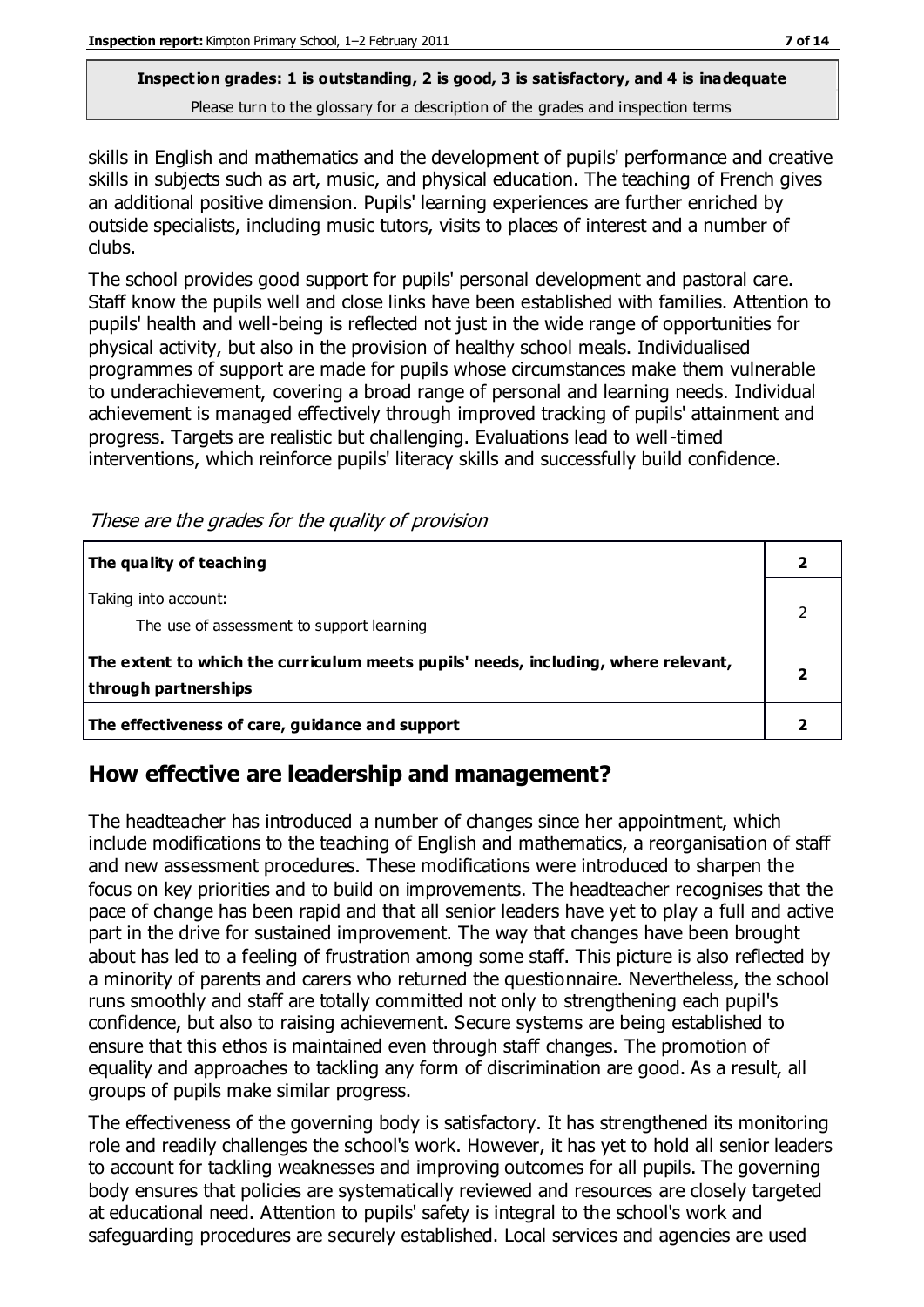well to enhance the safety and well-being of pupils experiencing difficult circumstances and those with special educational needs and/or disabilities. Community cohesion is strongly promoted within the school and in the local community. Being at the hub of the community, the school demonstrates a thorough understanding of local needs and challenges through its links with outside agencies and the way it evaluates its effectiveness. However, the school knows that it has not yet developed links with areas further afield in this country and others to the same level, and is appropriately planning to do so.

| The effectiveness of leadership and management in embedding ambition and driving<br>improvement                                                                  |                |
|------------------------------------------------------------------------------------------------------------------------------------------------------------------|----------------|
| Taking into account:<br>The leadership and management of teaching and learning                                                                                   | 2              |
| The effectiveness of the governing body in challenging and supporting the<br>school so that weaknesses are tackled decisively and statutory responsibilities met | 3              |
| The effectiveness of the school's engagement with parents and carers                                                                                             | 3              |
| The effectiveness of partnerships in promoting learning and well-being                                                                                           | $\overline{2}$ |
| The effectiveness with which the school promotes equality of opportunity and tackles<br>discrimination                                                           | 2              |
| The effectiveness of safeguarding procedures                                                                                                                     |                |
| The effectiveness with which the school promotes community cohesion                                                                                              |                |
| The effectiveness with which the school deploys resources to achieve value for money                                                                             |                |

#### These are the grades for leadership and management

# **Early Years Foundation Stage**

Staff, working effectively as a team, have successfully established a welcoming environment in which children are nurtured and cherished from the start. Good links have been established with parents and carers so that children settle quickly, are eager to learn and make good progress. They make especially good progress in their personal and social skills and in their physical development. Effective assessment procedures are beginning to ensure that staff have accurate and reliable information about children's progress. Support for children with special educational needs and/or disabilities, and for those whose circumstances make them most vulnerable, is good.

Children listen attentively and chatter enthusiastically about their work. The school makes effective use of both the indoor and outside areas, which provide a wide range of resources to develop confidence and promote independent learning. Children happily move from one activity to another. Questioning is often used well to probe their understanding and capture their interest. Themed topics, such as the Chinese New Year, ensure all areas of learning are covered, with a particular focus on early reading, writing and number skills.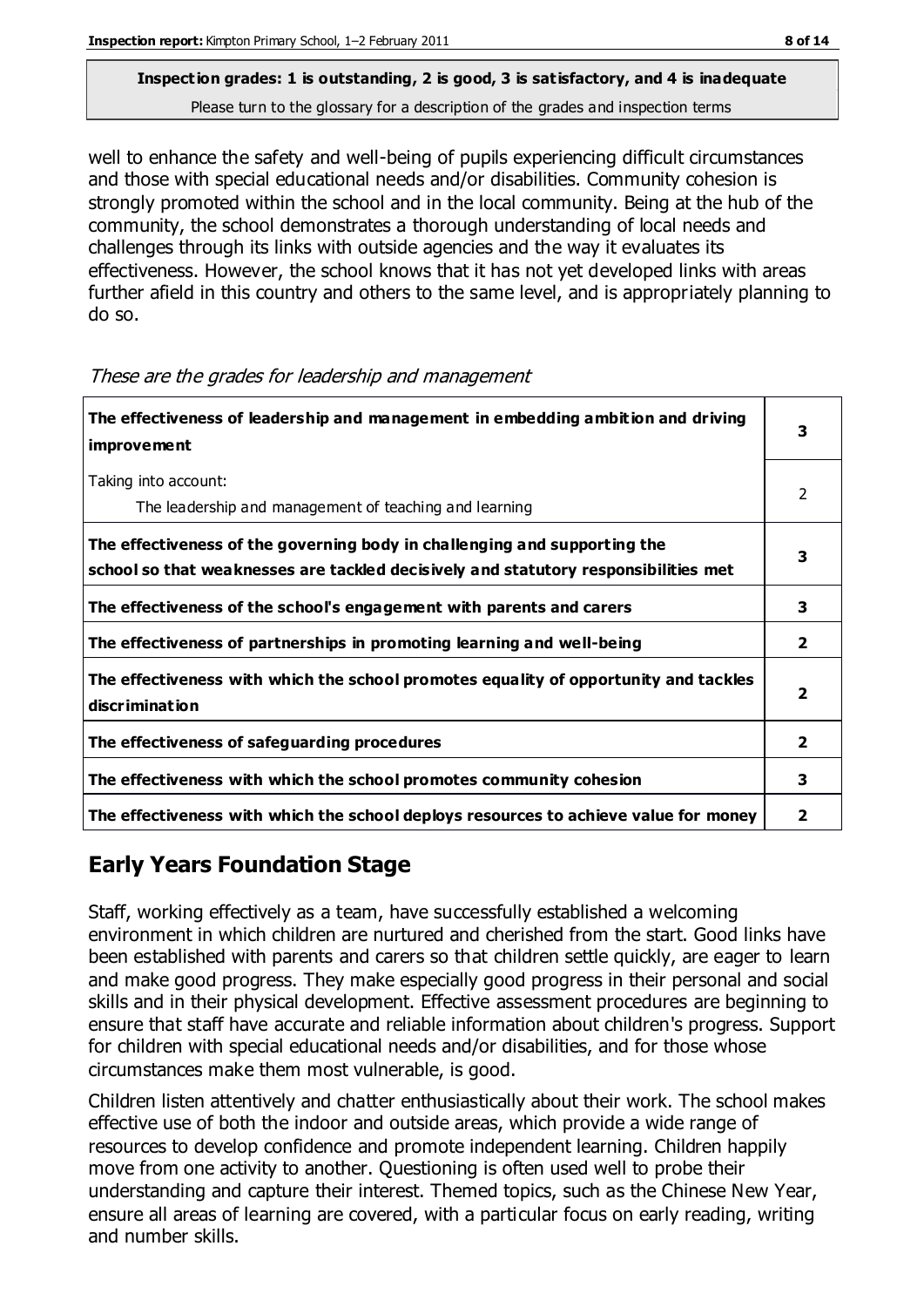**Inspection grades: 1 is outstanding, 2 is good, 3 is satisfactory, and 4 is inadequate**

Please turn to the glossary for a description of the grades and inspection terms

These are the grades for the Early Years Foundation Stage

| Overall effectiveness of the Early Years Foundation Stage                             |  |  |
|---------------------------------------------------------------------------------------|--|--|
| Taking into account:<br>Outcomes for children in the Early Years Foundation Stage     |  |  |
| The quality of provision in the Early Years Foundation Stage                          |  |  |
| The effectiveness of leadership and management of the Early Years Foundation<br>Stage |  |  |

#### **Views of parents and carers**

The majority of parents and carers who returned the inspection questionnaires expressed positive views about the school's work. A minority of parents or carers made written comments. Some of these expressed considerable satisfaction with the school and included positive remarks about the caring and welcoming environment, the quality of the staff and the range of learning opportunities. However, the majority of the written comments included reservations over a number of issues. These included concerns about: leadership and management and, in particular, the pace of change and the degree of communication between school and home; the amount of progress their children are making; behaviour; and changes in staffing. The school is introducing a series of regular meetings to give parents and carers opportunities to discuss their children's learning. The governing body is also planning a series of meetings to talk about their role and the school's priorities for the future. The school's website is being developed. The inspectors judged that pupils are making more rapid progress than they did before. Behaviour was good, although occasionally pupils were noisy in lessons. Staffing is now more stable than it has been in the past.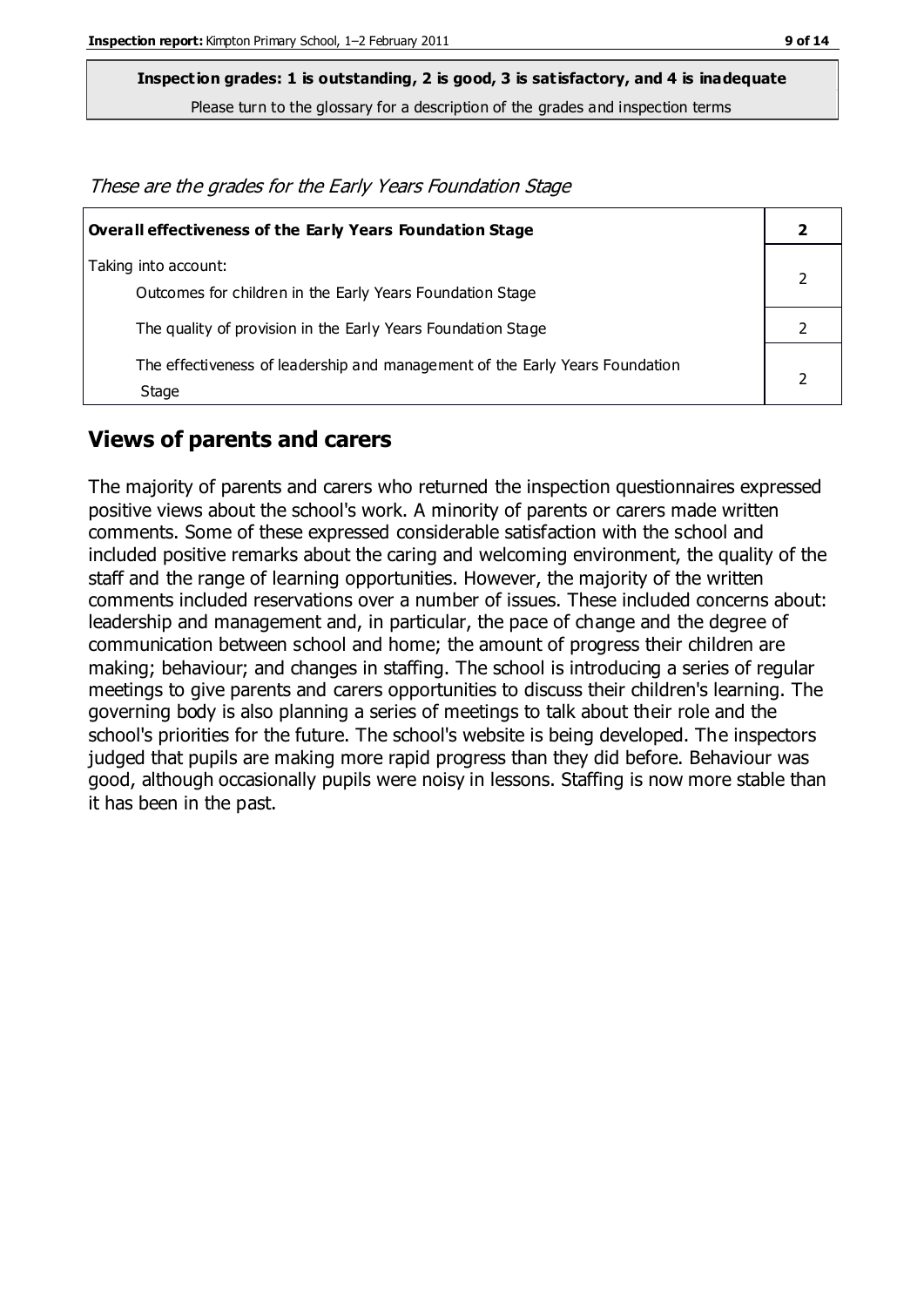#### **Responses from parents and carers to Ofsted's questionnaire**

Ofsted invited all the registered parents and carers of pupils registered at Kimpton Primary School to complete a questionnaire about their views of the school.

In the questionnaire, parents and carers were asked to record how strongly they agreed with 13 statements about the school. The inspection team received 101 completed questionnaires by the end of the on-site inspection. In total, there are 188 pupils registered at the school.

| <b>Statements</b>                                                                                                                                                                                                                                       | <b>Strongly</b><br>agree |               | Agree        |               | <b>Disagree</b> |               | <b>Strongly</b><br>disagree |                |
|---------------------------------------------------------------------------------------------------------------------------------------------------------------------------------------------------------------------------------------------------------|--------------------------|---------------|--------------|---------------|-----------------|---------------|-----------------------------|----------------|
|                                                                                                                                                                                                                                                         | <b>Total</b>             | $\frac{0}{0}$ | <b>Total</b> | $\frac{0}{0}$ | <b>Total</b>    | $\frac{0}{0}$ | <b>Total</b>                | $\frac{1}{2}$  |
| My child enjoys school                                                                                                                                                                                                                                  | 38                       | 38            | 55           | 54            | 6               | 6             | 2                           | $\overline{2}$ |
| The school keeps my child<br>safe                                                                                                                                                                                                                       | 41                       | 41            | 52           | 51            | $\overline{7}$  | 7             | $\mathbf 0$                 | $\mathbf 0$    |
| My school informs me about<br>my child's progress                                                                                                                                                                                                       | 24                       | 24            | 51           | 50            | 19              | 19            | 5                           | 5              |
| My child is making enough<br>progress at this school                                                                                                                                                                                                    | 21                       | 21            | 46           | 46            | 20              | 20            | 8                           | 8              |
| The teaching is good at this<br>school                                                                                                                                                                                                                  | 27                       | 27            | 57           | 56            | 11              | 11            | $\mathbf 0$                 | $\mathbf 0$    |
| The school helps me to<br>support my child's learning                                                                                                                                                                                                   | 25                       | 25            | 54           | 53            | 14              | 14            | 4                           | 4              |
| The school helps my child to<br>have a healthy lifestyle                                                                                                                                                                                                | 30                       | 30            | 61           | 60            | 8               | 8             | $\mathbf 0$                 | $\mathbf 0$    |
| The school makes sure that<br>my child is well prepared for<br>the future (for example<br>changing year group,<br>changing school, and for<br>children who are finishing<br>school, entering further or<br>higher education, or entering<br>employment) | 21                       | 21            | 55           | 54            | 11              | 11            | $\overline{2}$              | $\overline{2}$ |
| The school meets my child's<br>particular needs                                                                                                                                                                                                         | 15                       | 15            | 53           | 52            | 23              | 23            | 4                           | 4              |
| The school deals effectively<br>with unacceptable behaviour                                                                                                                                                                                             | 15                       | 15            | 47           | 47            | 23              | 23            | 10                          | 10             |
| The school takes account of<br>my suggestions and concerns                                                                                                                                                                                              | 22                       | 22            | 44           | 44            | 20              | 20            | $\overline{7}$              | $\overline{7}$ |
| The school is led and<br>managed effectively                                                                                                                                                                                                            | 21                       | 21            | 35           | 35            | 17              | 17            | 15                          | 15             |
| Overall, I am happy with my<br>child's experience at this<br>school                                                                                                                                                                                     | 23                       | 23            | 51           | 50            | 15              | 15            | 3                           | 3              |

The table above summarises the responses that parents and carers made to each statement. The percentages indicate the proportion of parents and carers giving that response out of the total number of completed questionnaires. Where one or more parents and carers chose not to answer a particular question, the percentages will not add up to 100%.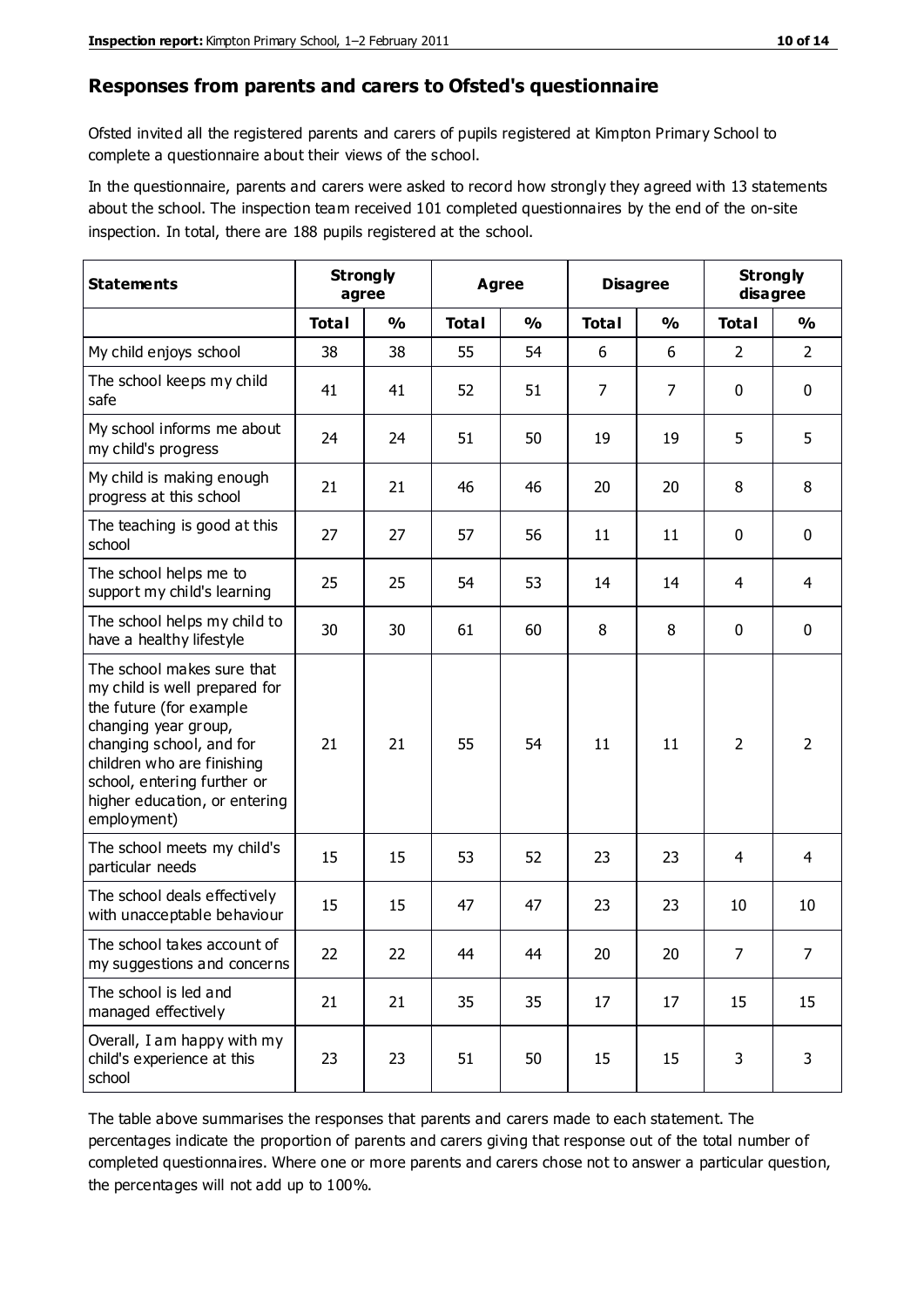# **Glossary**

| Grade   | <b>Judgement</b> | <b>Description</b>                                                                                                                                                                                                            |
|---------|------------------|-------------------------------------------------------------------------------------------------------------------------------------------------------------------------------------------------------------------------------|
| Grade 1 | Outstanding      | These features are highly effective. An outstanding school<br>provides exceptionally well for all its pupils' needs.                                                                                                          |
| Grade 2 | Good             | These are very positive features of a school. A school that<br>is good is serving its pupils well.                                                                                                                            |
| Grade 3 | Satisfactory     | These features are of reasonable quality. A satisfactory<br>school is providing adequately for its pupils.                                                                                                                    |
| Grade 4 | Inadequate       | These features are not of an acceptable standard. An<br>inadequate school needs to make significant improvement<br>in order to meet the needs of its pupils. Ofsted inspectors<br>will make further visits until it improves. |

### **What inspection judgements mean**

## **Overall effectiveness of schools**

|                       | Overall effectiveness judgement (percentage of schools) |      |                     |                   |
|-----------------------|---------------------------------------------------------|------|---------------------|-------------------|
| <b>Type of school</b> | <b>Outstanding</b>                                      | Good | <b>Satisfactory</b> | <b>Inadequate</b> |
| Nursery schools       | 59                                                      | 35   | 3                   | 3                 |
| Primary schools       | 9                                                       | 44   | 39                  | 7                 |
| Secondary schools     | 13                                                      | 36   | 41                  | 11                |
| Sixth forms           | 15                                                      | 39   | 43                  | 3                 |
| Special schools       | 35                                                      | 43   | 17                  | 5                 |
| Pupil referral units  | 21                                                      | 42   | 29                  | 9                 |
| All schools           | 13                                                      | 43   | 37                  | 8                 |

New school inspection arrangements were introduced on 1 September 2009. This means that inspectors now make some additional judgements that were not made previously.

The data in the table above are for the period 1 September 2009 to 31 August 2010 and are consistent with the latest published official statistics about maintained school inspec tion outcomes (see **[www.ofsted.gov.uk](http://www.ofsted.gov.uk/)**).

The sample of schools inspected during 2009/10 was not representative of all schools nationally, as weaker schools are inspected more frequently than good or outstanding schools.

Percentages are rounded and do not always add exactly to 100.

Sixth form figures reflect the judgements made for the overall effectiveness of the sixth form in secondary schools, special schools and pupil referral units.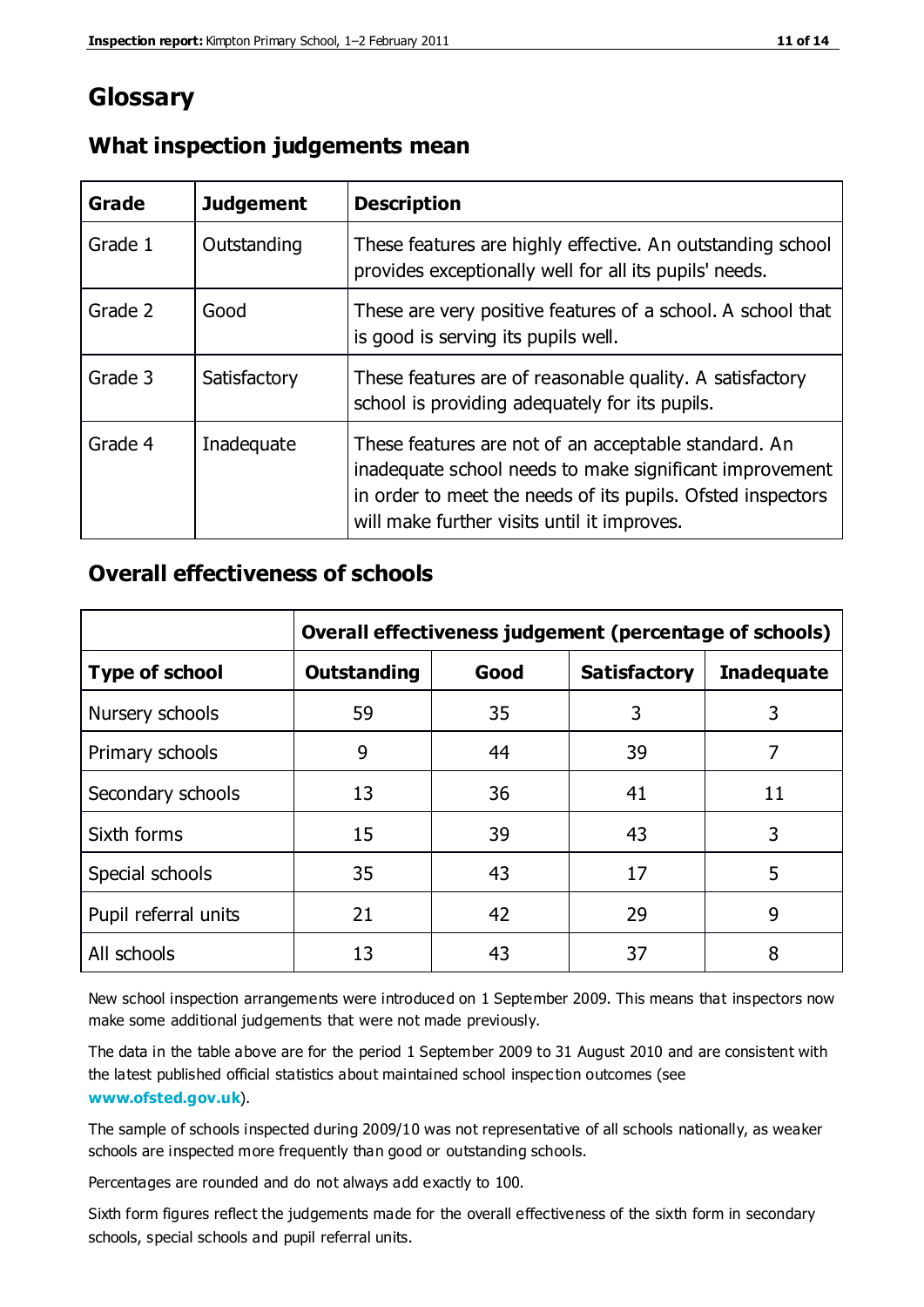# **Common terminology used by inspectors**

| Achievement:               | the progress and success of a pupil in their learning,<br>development or training.                                                                                                                                                          |  |  |
|----------------------------|---------------------------------------------------------------------------------------------------------------------------------------------------------------------------------------------------------------------------------------------|--|--|
| Attainment:                | the standard of the pupils' work shown by test and<br>examination results and in lessons.                                                                                                                                                   |  |  |
| Capacity to improve:       | the proven ability of the school to continue<br>improving. Inspectors base this judgement on what<br>the school has accomplished so far and on the quality<br>of its systems to maintain improvement.                                       |  |  |
| Leadership and management: | the contribution of all the staff with responsibilities,<br>not just the headteacher, to identifying priorities,<br>directing and motivating staff and running the school.                                                                  |  |  |
| Learning:                  | how well pupils acquire knowledge, develop their<br>understanding, learn and practise skills and are<br>developing their competence as learners.                                                                                            |  |  |
| Overall effectiveness:     | inspectors form a judgement on a school's overall<br>effectiveness based on the findings from their<br>inspection of the school. The following judgements,<br>in particular, influence what the overall effectiveness<br>judgement will be. |  |  |
|                            | The school's capacity for sustained<br>improvement.                                                                                                                                                                                         |  |  |
|                            | Outcomes for individuals and groups of pupils.                                                                                                                                                                                              |  |  |
|                            | The quality of teaching.                                                                                                                                                                                                                    |  |  |
|                            | The extent to which the curriculum meets<br>pupils' needs, including, where relevant,<br>through partnerships.                                                                                                                              |  |  |
|                            | The effectiveness of care, guidance and<br>support.                                                                                                                                                                                         |  |  |
| Progress:                  | the rate at which pupils are learning in lessons and<br>over longer periods of time. It is often measured by<br>comparing the pupils' attainment at the end of a key                                                                        |  |  |

stage with their attainment when they started.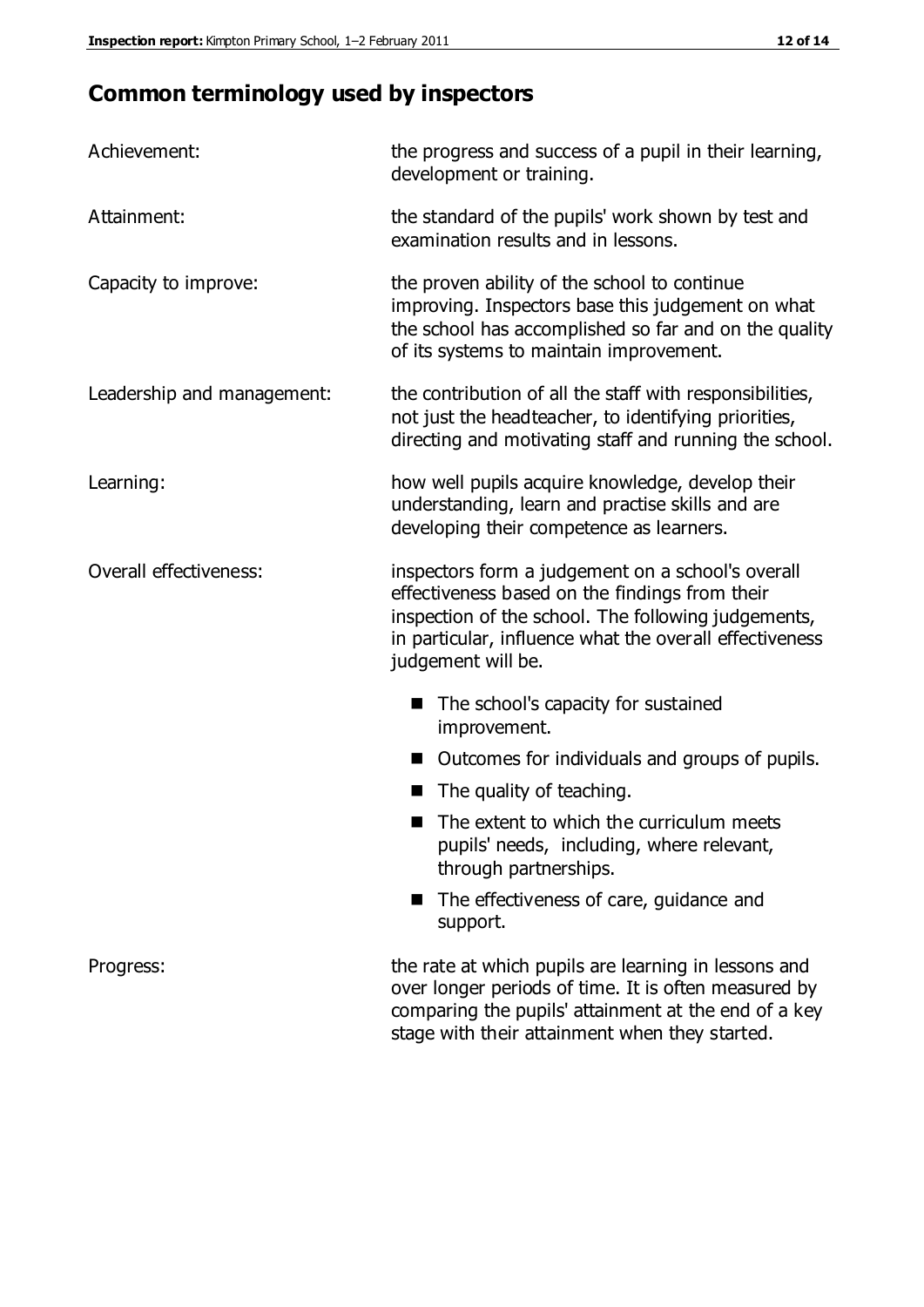## **This letter is provided for the school, parents and carers to share with their children. It describes Ofsted's main findings from the inspection of their school.**

3 February 2011

#### Dear Pupils

#### **Inspection of Kimpton Primary School, Hitchin, SG4 8RB**

We very much enjoyed our visit to your school - thank you for making us feel so welcome. Yours is a good school where you feel safe and benefit from good care and support. You told us it is also a place where you want to be, make friends, and thoroughly enjoy taking part in the many exciting activities and interesting clubs. You show a keen interest in other people. The majority of your parents and carers expressed satisfaction with the school.

Here are some other important things about your school

You make good progress in lessons, because you are taught well.

You attend regularly and respond enthusiastically to activities that encourage you to think creatively.

You make a good contribution to the smooth running of the school and contribute successfully to local events.

You have a good understanding of what makes for a healthy lifestyle and healthy eating.

To make things even better for you, we have asked your school to:

- develop the role of senior leaders so that they are more involved in the running of the school and are able to keep an even closer eye on how well you are doing
- **I** improve communication with your parents and carers so that they have a better understanding of what you are doing and are aware of the changes being made in the school.

We wish each one of you every success in your future education and hope that you continue to enjoy learning as much as you do now. You can all help the school by continuing to work hard.

Yours sincerely

Paul Canham Lead inspector